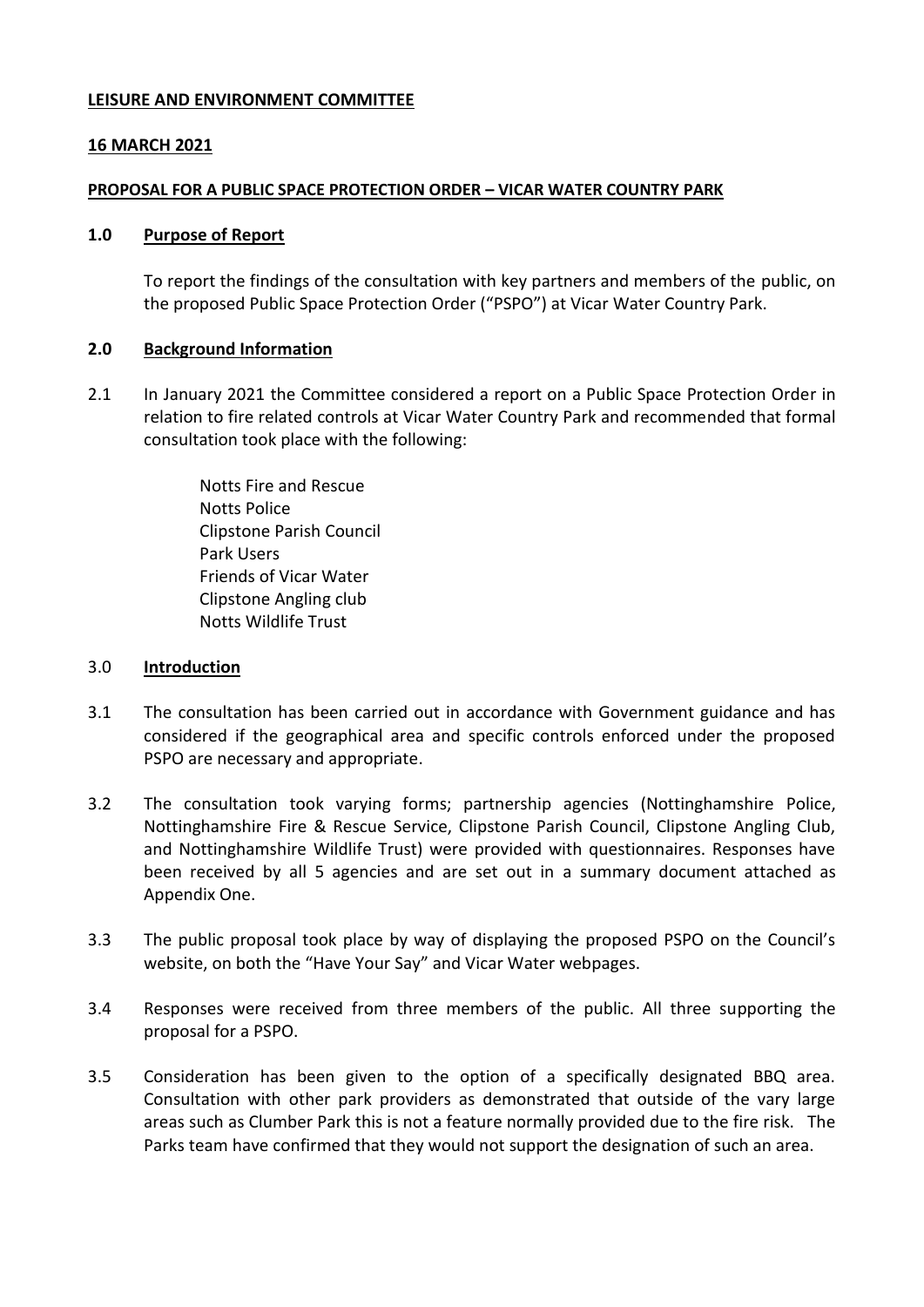# **4.0 Proposals**

- 4.1 Due to the history of fires and anti-social behaviour at the site it is proposed that a Public Space Protection Order be considered at Vicar Water Country Park.
- 4.2 The terms of the PSPO being:

"a person or persons are prohibited from the following activities being: the lighting of fires; barbecues; Chinese lanterns, fireworks; or using any article/object which causes a naked flame and which poses a risk of fire"

- 4.3 A map showing the proposed area of the PSPO is attached as Appendix Two. It indicates that the extent of the proposed PSPO is the whole of vicar water Country Park, however there is a small exclusion area around the fishing lake to allow smoking by the angling club as their members are there for an extended amount of time.
- 4.4 Two further designated smoking areas have been identified as:
	- (1) the area outside of the Visitors Centre, which hosts Rumbles Café, and would be restricted to the immediate area at the rear of the building, which includes the outdoor seating facility for Rumbles Café.
	- (2) the car park area

A map showing these additional exclusions is attached as Appendix three

- 4.5 Failure to comply with the PSPO is an offence. It is proposed that the fixed penalty level or all Public Space Protection Orders is set at £100.00 reduced to £75.00 if made within 14 days. This aligns the penalty level with that of similar environmental and ASB offences.
- 4.6 It is proposed that the enforcement of PSPO's will be carried out by Authorised officers of the council and police.

## **5.0 Equalities Implications**

- 5.1 The introduction of a PSPO should not have any impacts on any protected characteristic groups. The consultation has not raised any equality issues.
- 5.2 Any enforcement of the PSPO will be undertaken in line with the Councils Corporate Enforcement Policy.

## **6.0 Digital Implications**

- 6.1 None from this report
- **7.0 Financial Implications** (FIN20-21/7135)
- 7.1 There is sufficient current budget in the Environmental Health Service to cover the costs of advertising the PSPO.